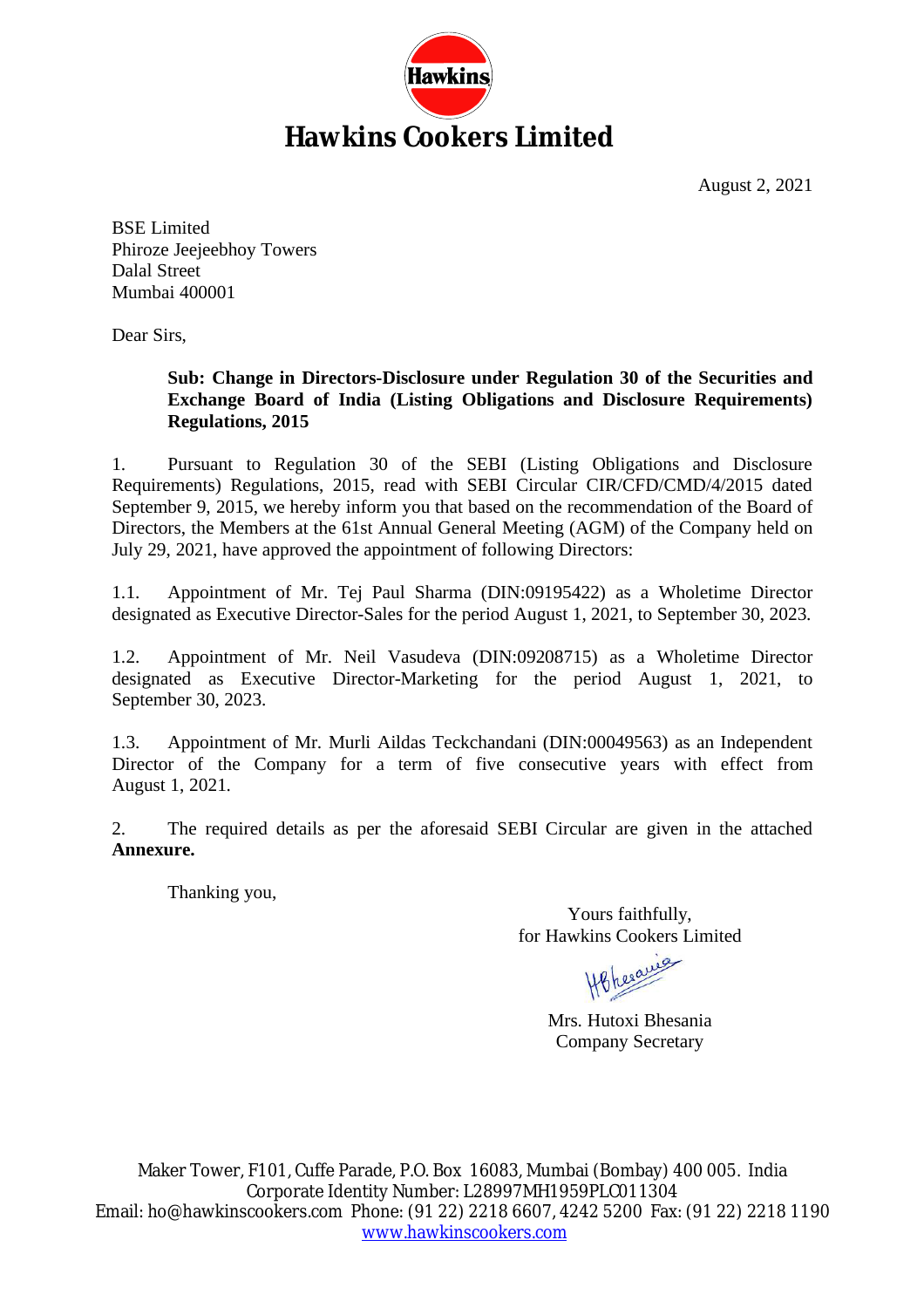| Sr.            | Details of events that needs to be                            | <b>Information of such event</b>                                                                                                                                                                                                                                                                                                                                                                                                                                                                                                                                                                                                                                                                                                                                                                                                                            |
|----------------|---------------------------------------------------------------|-------------------------------------------------------------------------------------------------------------------------------------------------------------------------------------------------------------------------------------------------------------------------------------------------------------------------------------------------------------------------------------------------------------------------------------------------------------------------------------------------------------------------------------------------------------------------------------------------------------------------------------------------------------------------------------------------------------------------------------------------------------------------------------------------------------------------------------------------------------|
| No.            | provided                                                      |                                                                                                                                                                                                                                                                                                                                                                                                                                                                                                                                                                                                                                                                                                                                                                                                                                                             |
| 1.             | Reason for change viz. appointment                            | Pursuant to the recommendation of the<br>Board of Directors at its Meeting held on<br>May 27, 2021, the Members of the Company<br>at the 61st AGM held on July 29, 2021,<br>resolved<br>considered<br>and<br>to<br>appoint<br>Mr. Tej Paul Sharma as the Wholetime<br>Director designated as Executive Director-<br>Sales of the Company.                                                                                                                                                                                                                                                                                                                                                                                                                                                                                                                   |
| 2.             | Date of appointment as applicable<br>and term of appointment. | From August 1, 2021, to September 30, 2023.                                                                                                                                                                                                                                                                                                                                                                                                                                                                                                                                                                                                                                                                                                                                                                                                                 |
| 3.             | Brief Profile.                                                | Mr. Tej Paul Sharma, 59 years of age,<br>joined Hawkins as an Accounts Executive in<br>our Hoshiarpur factory in 1983. He moved to<br>Sales in 1985 as a frontline salesman. He rose<br>through the ranks becoming a Zonal Sales<br>Manager in 1992. Thereafter, he managed<br>Distribution and Key Accounts like CSD,<br>eventually taking charge of All India Sales as<br>Vice President–Sales in 2000. Currently, as<br>Executive Vice President-Sales, he also<br>looks after Exports, Distribution, Depot<br>Administration and Mahim office. Before<br>joining Hawkins, he worked as a salesman in<br>his father's business of bicycle parts.<br>Mr. Tej Paul Sharma is a Bachelor of<br>from<br>St.<br>Xavier's<br>College,<br>Commerce<br>Calcutta. He is not a director of any other<br>Company. He holds 10 shares of Hawkins<br>Cookers Limited. |
| $\overline{4}$ | Disclosure of relationship between<br><b>Directors</b>        | Mr. Tej Paul Sharma is not related to any<br>Director of the Company.                                                                                                                                                                                                                                                                                                                                                                                                                                                                                                                                                                                                                                                                                                                                                                                       |

**A. Appointment of Mr. Tej Paul Sharma as Wholetime Director designated as Executive Director-Sales**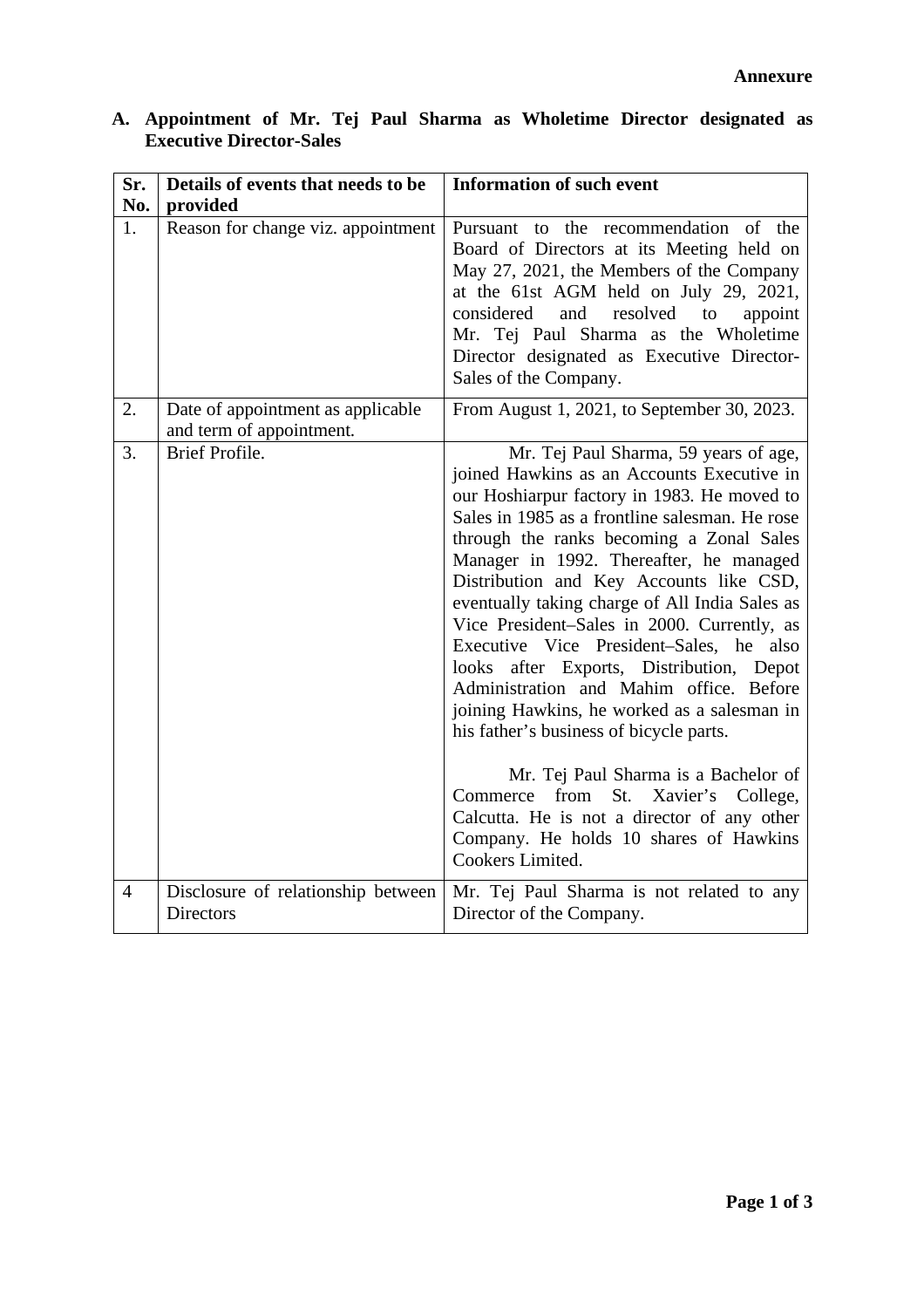| Sr.            | Details of events that needs to be                            | <b>Information of such event</b>                                                                                                                                                                                                                                                                                                                                                                                                                                                                                                                                                                                                                                                                                                                                                                                                                            |
|----------------|---------------------------------------------------------------|-------------------------------------------------------------------------------------------------------------------------------------------------------------------------------------------------------------------------------------------------------------------------------------------------------------------------------------------------------------------------------------------------------------------------------------------------------------------------------------------------------------------------------------------------------------------------------------------------------------------------------------------------------------------------------------------------------------------------------------------------------------------------------------------------------------------------------------------------------------|
| No.<br>1.      | provided<br>Reason for change viz. appointment                | Pursuant to the recommendation of the<br>Board of Directors at its Meeting held on<br>May 27, 2021, the Members of the Company<br>at the 61st AGM held on July 29, 2021,<br>considered<br>and resolved<br>to<br>appoint<br>Mr. Neil Vasudeva as the Wholetime Director<br>designated as Executive Director-Marketing<br>of the Company.                                                                                                                                                                                                                                                                                                                                                                                                                                                                                                                     |
| 2.             | Date of appointment as applicable<br>and term of appointment. | From August 1, 2021, to September 30, 2023.                                                                                                                                                                                                                                                                                                                                                                                                                                                                                                                                                                                                                                                                                                                                                                                                                 |
| 3.             | Brief Profile.                                                | Mr. Neil Vasudeva, 50 years of age,<br>joined Hawkins in 1997 as a Senior General<br>Manager-South Zone Sales. After working<br>for seven years in Sales he was transferred to<br>Marketing as Chief Executive-Marketing<br>Projects. Since 2013 he has been in charge of<br>Marketing. Currently, as Executive Vice<br>President-Marketing, he also looks after the<br>Online Business, Consumer Service and the<br>Test Kitchen. Before joining Hawkins, he<br>worked for four years with Reckitt & Colman<br>of India Limited, rising to the rank of a<br>Product Manager.<br>Mr. Neil Vasudeva is a Bachelor of<br>Arts from St. Stephen's College, Delhi, and<br>has a Post Graduate Diploma in Business<br>Management from XLRI, Jamshedpur. He is<br>not a director of any other Company. He<br>holds 3,80,032 shares of Hawkins Cookers<br>Limited. |
| $\overline{4}$ | Disclosure of relationship between<br><b>Directors</b>        | Mr. Neil Vasudeva is the step-son of<br>Mrs. Susan M. Vasudeva, Non-Executive<br>Director of the Company. He is not related to<br>any other Director or Key Managerial<br>Personnel of the Company                                                                                                                                                                                                                                                                                                                                                                                                                                                                                                                                                                                                                                                          |

## **B. Appointment of Mr. Neil Vasudeva as Wholetime Director designated as Executive Director-Marketing**